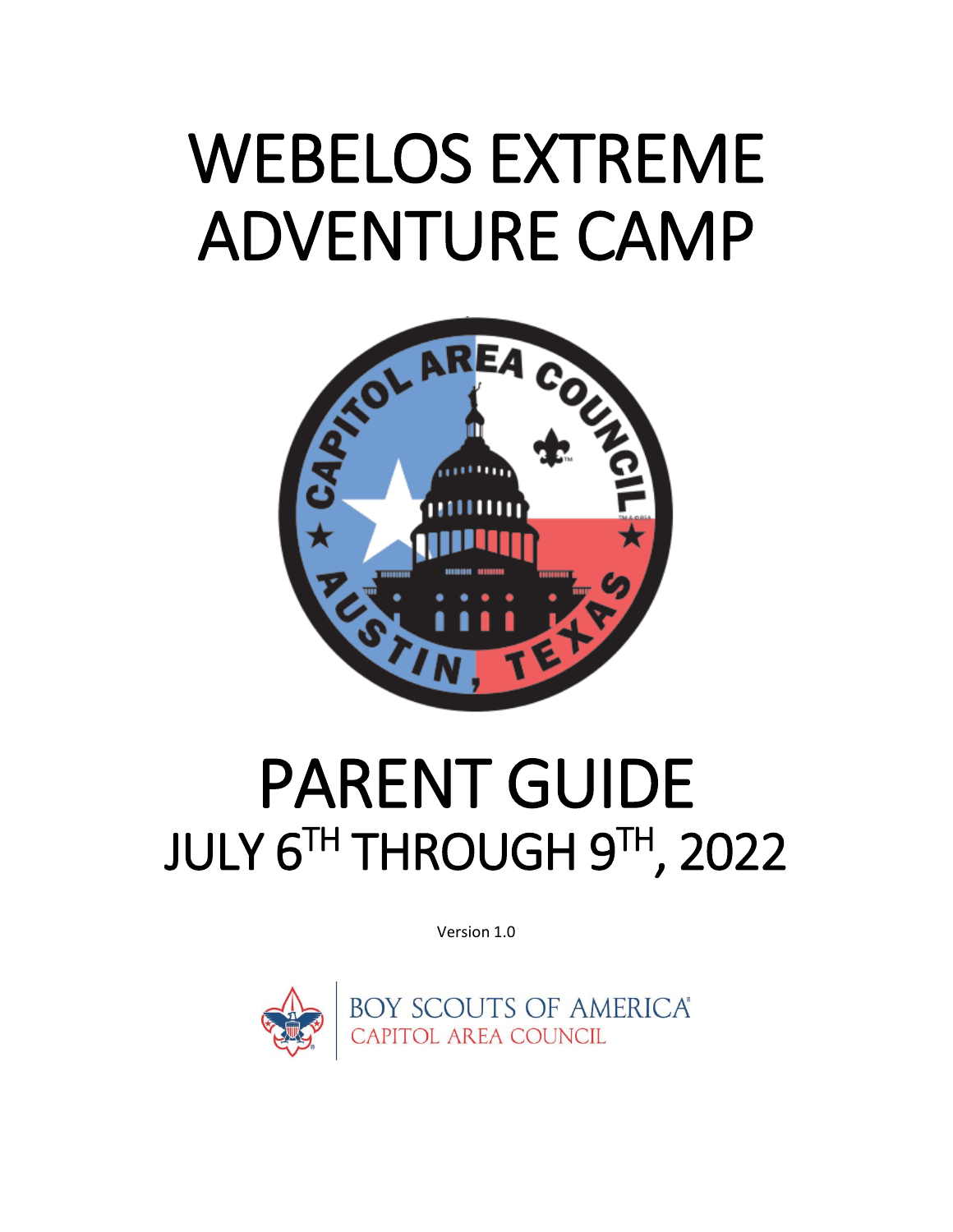## **Table of Contents**

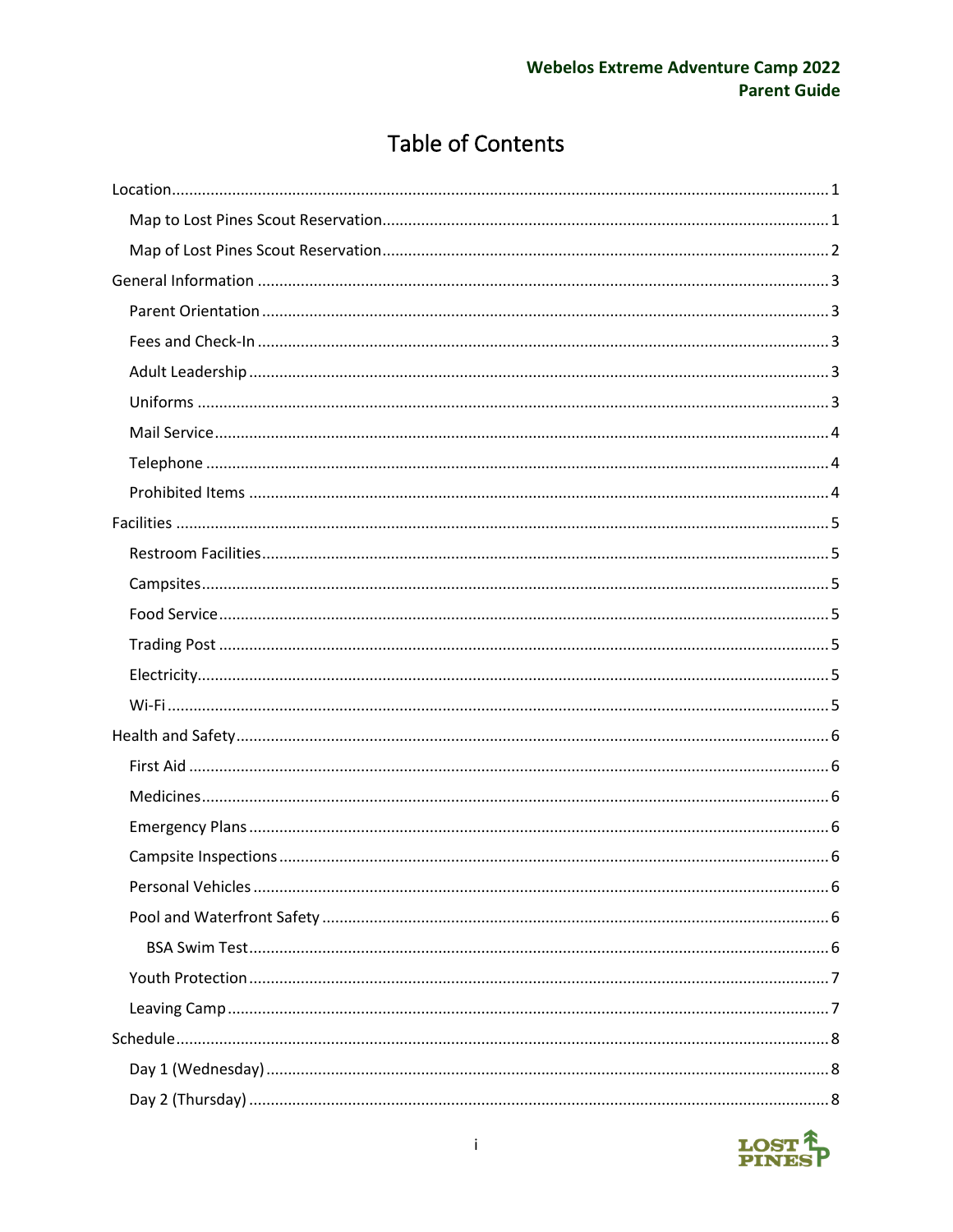#### **Webelos Extreme Adventure Camp 2022 Parent Guide**

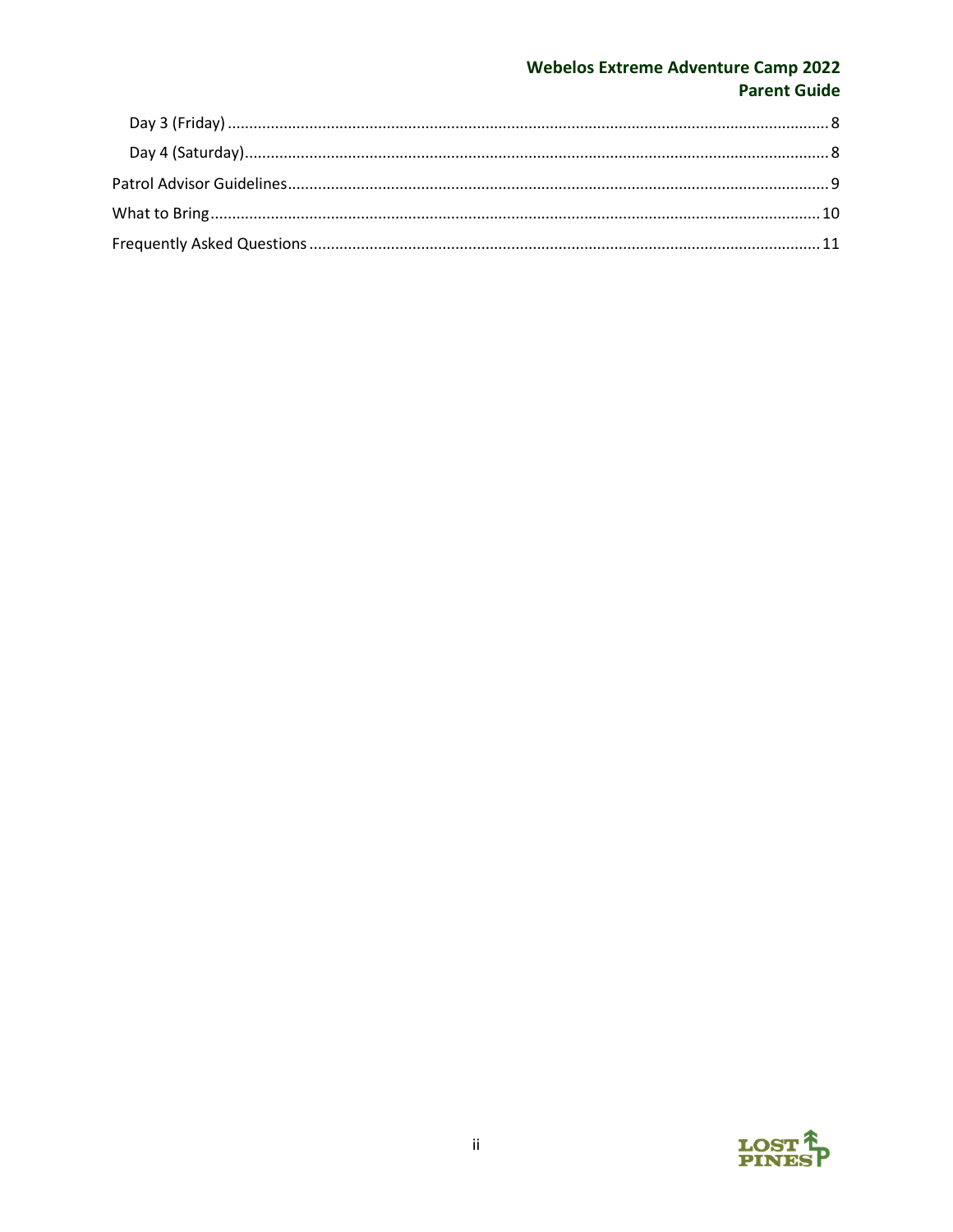## Location

<span id="page-3-0"></span>WEAC is held at the Lost Pines Scout Reservation (LPSR) near Bastrop, Texas.



#### <span id="page-3-1"></span>Map to Lost Pines Scout Reservation

To reach Lost Pines Scout Reservation from Austin using Hwy 290:

- East on Highway 290 to Elgin
- Right on Highway 95 South, approximately 12.8 miles to FM 1441
- Left on FM 1441 East, approximately 3.4 miles to Lost Pines Scout Reservation
- Turn right into Lost Pines Scout Reservation

To reach Lost Pines Scout Reservation from Austin using Hwy 71:

- East on Highway 71 to Bastrop
- Right on Highway 95 North, approximately 3.8 miles to FM 1441
- Right on FM 1441 East, approximately 3.4 miles
- Turn right into Lost Pines Scout Reservation

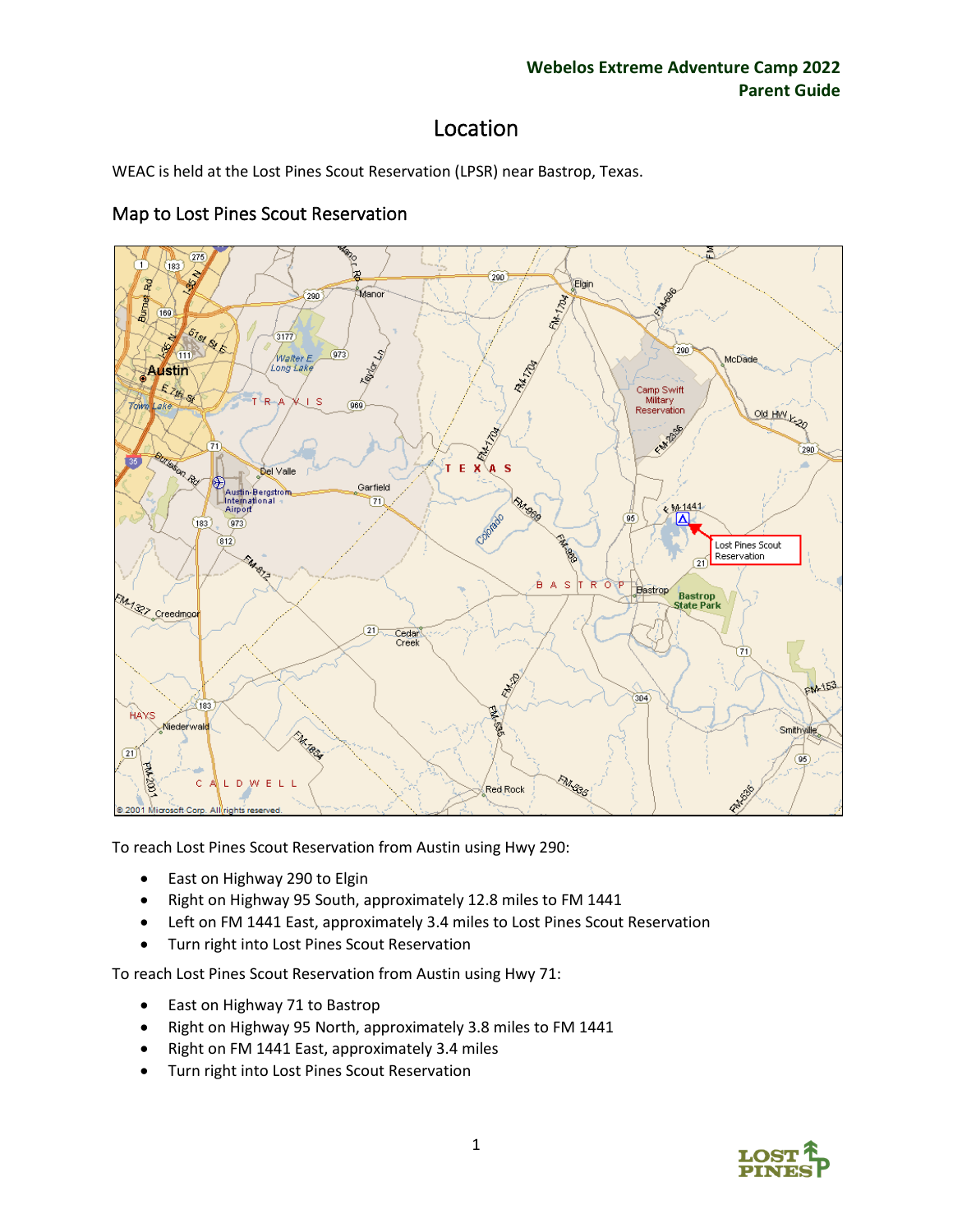

<span id="page-4-0"></span>Map of Lost Pines Scout Reservation

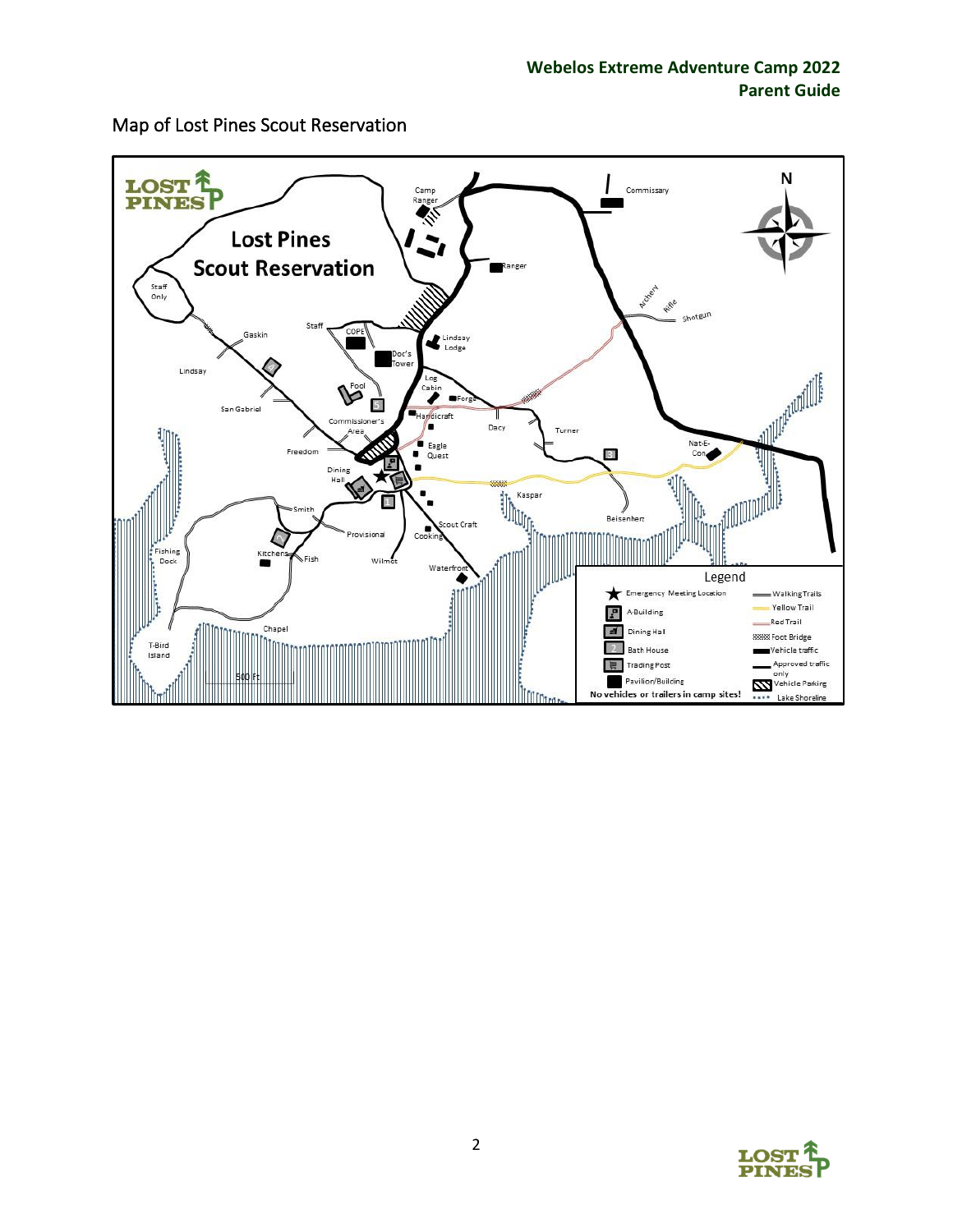## General Information

<span id="page-5-0"></span>This Handbook provides important information intended to prepare Scouts and parents for a safe and enjoyable Webelos Extreme Adventure Camp (WEAC) experience. It is STRONGLY RECOMMENDED that parents and Scouts read this handbook prior to attending camp.

#### <span id="page-5-1"></span>Parent Orientation

The Parent Orientation meeting is scheduled for June  $9<sup>th</sup>$ , starting at 6:30 p.m., and will be held via Zoom. Click the link below to join the meeting.

<https://us02web.zoom.us/j/84672429526?pwd=L2h2Q0lJemlXd2dFeHc4VFlRd1M3dz09>

Meeting ID: 846 7242 9526 Passcode: RK8Yre

ALL questions will be answered at the Parent Orientation. This is the only Parent Orientation that will be held. Most scouts who attend WEAC have a tremendous amount of fun and a positive impression of the activities and excitement of Scouting. From previous WEAC sessions, experience has shown that a more positive experience for parents is directly associated with those who attended a pre-WEAC orientation.

While not mandatory, these sessions are strongly encouraged to provide you the details and understanding of this program for your son or daughter. The orientation is also the opportunity for you to get involved with WEAC in a more active way by volunteering. WEAC depends on active and engaged adults who help run the various patrol activities. Volunteers will be given all the tools and assistance necessary to run their program successfully. The orientation is the chance to learn how you can be part of the fun!

#### <span id="page-5-2"></span>Fees and Check-In

Webelos Scout \$180 Adult \$80 Check-in Wednesday, July 6th at 1:00 p.m. to 2:30 p.m. (Lindsay Lodge) Dismissal Saturday, July  $9<sup>th</sup>$  at 1:00 p.m.

#### <span id="page-5-3"></span>Adult Leadership

Webelos Scouts may participate in overnight den camping when supervised by an adult. In most cases, the Webelos Scout will be under the supervision of his parent or guardian. It is essential that each Webelos Scout be under the supervision of a parent-approved adult. WEAC requires a ratio of no more than four (4) Webelos Scouts to one (1) adult leader per pack. Two-deep leadership requirements must be adhered to also. See Guide to Safe Scouting policy at <http://www.scouting.org/scoutsource/HealthandSafety/GSS.aspx>

As with all camping activities, a scout is not allowed to stay in tents with ANY adult who is not his parent or guardian – and any person over 18-year-old is considered an adult.

#### <span id="page-5-4"></span>Uniforms

Webelos and adult leaders are encouraged to wear the official Scout field uniform while at camp.

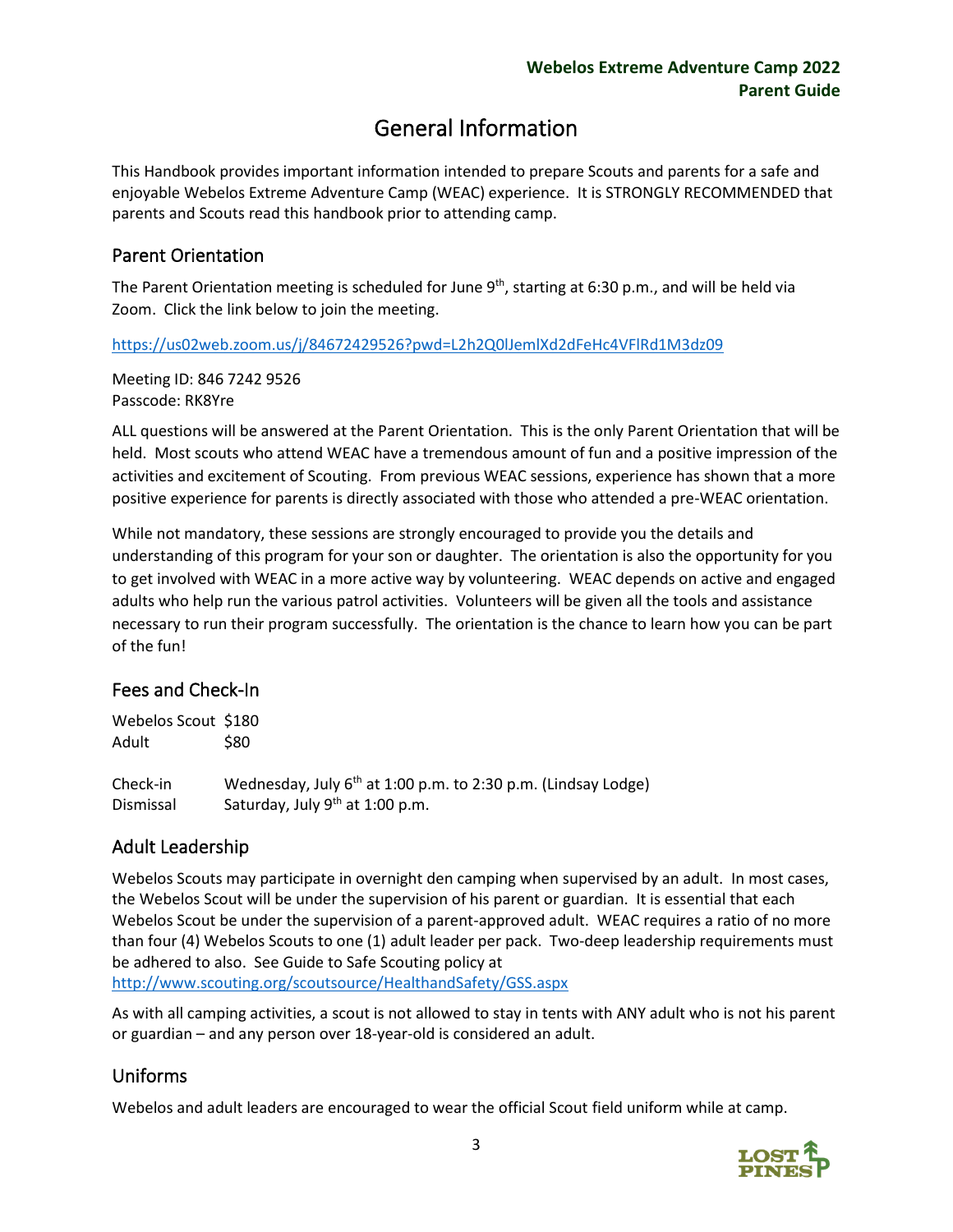#### **Webelos Extreme Adventure Camp 2022 Parent Guide**

Appropriate times to wear the official Scout field uniform are evening meals, campfires, and the closing flag ceremony.

During other times dress appropriately for the weather and active outdoor activities in an activity uniform (Scout pants/shorts & Scouting T-shirt). T-shirts with Webelos Pack or den insignias are not only acceptable but preferred considering the high level of activity that is involved in the WEAC program. Inappropriate dress is not allowed and includes clothing with alcohol or tobacco themes or foul language.

#### <span id="page-6-0"></span>Mail Service

Mail will be sent and received once each day, although it is highly recommended that letters from home be turned in to the Administrative Building at the beginning of WEAC. Please include your youth's troop color and patrol number in the address for easier sorting. This information will be provided to you prior to your arrival at camp.

The WEAC mailing address is as follows:

[Scout Name] Lost Pines Scout Reservation – WEAC 785 FM 1441 Bastrop, TX 78602

#### <span id="page-6-1"></span>Telephone

The camp phone number is (512) 303-0768. This phone is for administrative and emergency purposes and should only be used when necessary. Scouts should NOT bring cell phones to camp.

#### <span id="page-6-2"></span>Prohibited Items

- Personal firearms and ammunition, including BB guns, black powder, and toy weapons (capguns/water-guns)
- Bows and/or arrows
- Weapons of any kind
- Pets
- Electronics
- Fireworks of any kind

Siblings are not permitted at WEAC.

Tobacco use in the presence of scouts is not permitted at camp. Adult leaders wishing to use tobacco products or vape may do so only in the Commissioners Area.

The consumption, possession, or use of any alcohol, illegal drug or controlled substance is strictly forbidden on any Capitol Area Council property. We will enforce all local, state, or federal laws where violations involving the above are reported.

While knives are not required for any portion of WEAC, the staff acknowledges that pocketknives are often an integral part of the outdoor Scouting experience. The camp staff mandates that pocketknives be used only under adult supervision, and that all carriers of pocketknives hold a current Whittlin' Chip Card. Unsafe use of knifes will result in an adult advisor keeping the knife until the end of camp. According to BSA standards, an "approved pocketknife" is a folding knife of open length less than 6

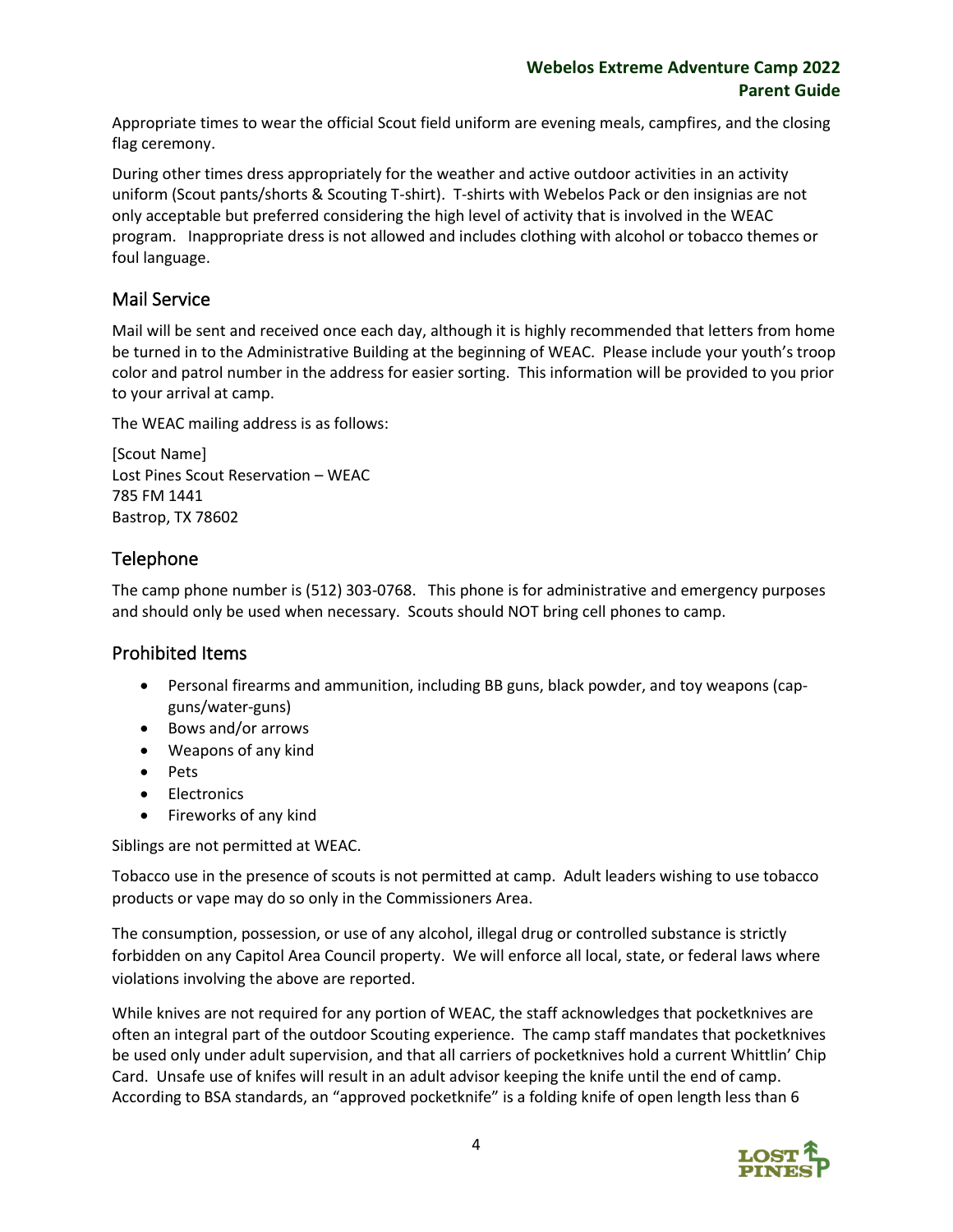<span id="page-7-0"></span>inches (including handle).

### **Facilities**

#### <span id="page-7-1"></span>Restroom Facilities

LPSR has several "bathhouse" facilities near our campsites and the parade ground that offer showers and restrooms. These facilities have running water and electricity.

#### <span id="page-7-2"></span>**Campsites**

Your Scout will be camping with a pre-assigned patrol and troop. Troop assignments are made so that all scouts from a home pack will be able to stay together. Tent arrangements should be made prior to the start of camp. All campers must provide their own tents. A scout cannot share a tent with any adult other than his parent or legal guardian.

#### <span id="page-7-3"></span>Food Service

All meals will be served in the air-conditioned Dining Hall. Special food requests can be accommodated to a degree, and storage and access to food is available for scouts and adults who bring their own food due to allergies, etc. Please provide this information when registering and at Parent Orientation so accommodations can be made.

#### <span id="page-7-4"></span>Trading Post

The trading post will be open at designated times each day. Webelos and adults may purchase camping items, souvenirs, drinks, and snacks.

#### <span id="page-7-5"></span>**Electricity**

Campsites do not have electricity. There are several outlets around camp that may be used for charging adult mobile devices.

#### <span id="page-7-6"></span>Wi-Fi

We recognize that adults are taking time away from their personal life and work to be with us at camp. Wi-Fi is available inside the air-conditioned Dining Hall.

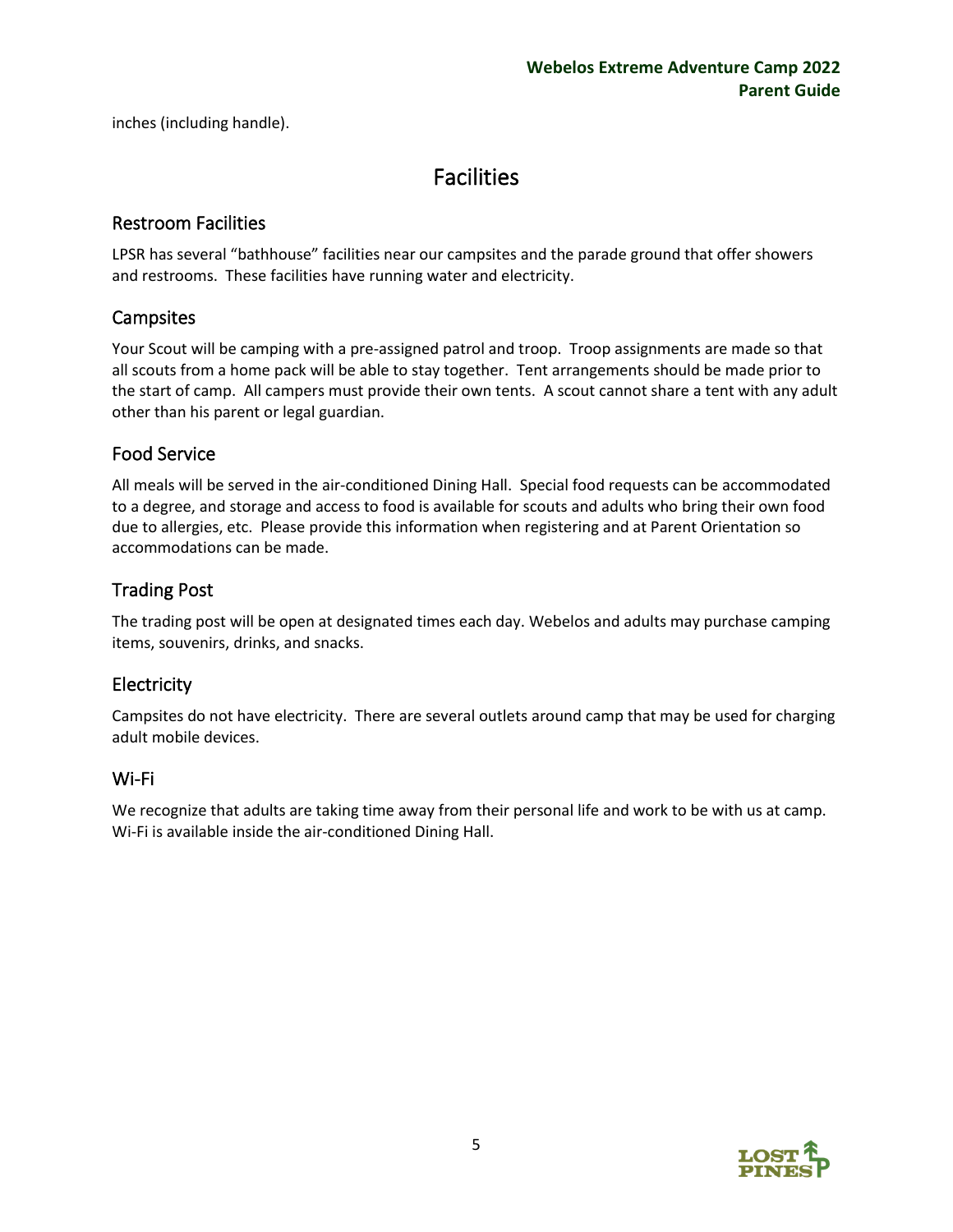## Health and Safety

<span id="page-8-0"></span>Every youth and adult participant attending summer camp will need to have a completed [Annual Health](https://filestore.scouting.org/filestore/healthsafety/pdf/680-001_abc.pdf)  [and Medical Record](https://filestore.scouting.org/filestore/healthsafety/pdf/680-001_abc.pdf) (Parts A and B only), dated within the last twelve months. Part C is not required since WEAC lasts less than 72 hours. If you have any questions about the Annual Health and Medical Record, clic[k here](https://filestore.scouting.org/filestore/HealthSafety/pdf/680-001_instruction.pdf?_gl=1*p9qdrn*_ga*MjEyNTYyMzAyNy4xNjM1Nzg2MjMy*_ga_20G0JHESG4*MTY0MjE4MzAxNC4zMS4xLjE2NDIxODMxNzEuNjA.&_ga=2.236231617.1330801375.1642085550-2125623027.1635786232) to be taken to the instruction handout.

#### <span id="page-8-1"></span>First Aid

A fully trained first aid person will be available in camp 24 hours a day. Arrangements have also been made at a clinic in Bastrop. ALL injuries (no matter how small) must be reported to the camp staff. As proper records and treatments must be assured, WEAC does not advise the use of personal "first aid kits." If you wish to bring your own first aid kit (even if this merely includes band-aids) we ask that you use it sparingly. All injuries are to be treated and recorded by the first aid staff.

#### <span id="page-8-2"></span>**Medicines**

All medicines (adult and youth) must be registered and left with our on-site WEAC medical staff.

#### <span id="page-8-3"></span>Emergency Plans

Emergency plans have been developed to handle situations that may arise at camp. Details concerning these plans will be made available at camp.

#### <span id="page-8-4"></span>Campsite Inspections

Campsites will be inspected daily to encourage high standards of safety, cleanliness, health, sanitation and pride as individuals and a group.

#### <span id="page-8-5"></span>Personal Vehicles

Personal vehicles are driven to the parking lot where all personal gear is carried a short distance to your campsite on a luggage shuttle. PACK LIGHT! No Vehicles are allowed in campsites.

#### <span id="page-8-6"></span>Pool and Waterfront Safety

WEAC is committed to assuring the highest standards of safety in all facets of the camp program, particularly at the pool & waterfront. The pool and waterfront, and ranges are supervised by BSA trained staff that will NOT compromise National BSA policies for assuring the health and safety of all campers.

#### <span id="page-8-7"></span>BSA Swim Test

BSA requires that ALL scouts and adults wishing to participate in aquatics activities have completed a Swim Test within the last 12 months. All youth and adult participants are to be designated as swimmers, beginners, or nonswimmers based on swimming ability confirmed by standardized BSA swim classification tests.

#### *Swimmer Classification*

Jump feetfirst into water over the head in depth. Level off and swim 75 yards in a strong manner using one or more of the following strokes: sidestroke, breaststroke, trudgen, or crawl; then swim 25 yards

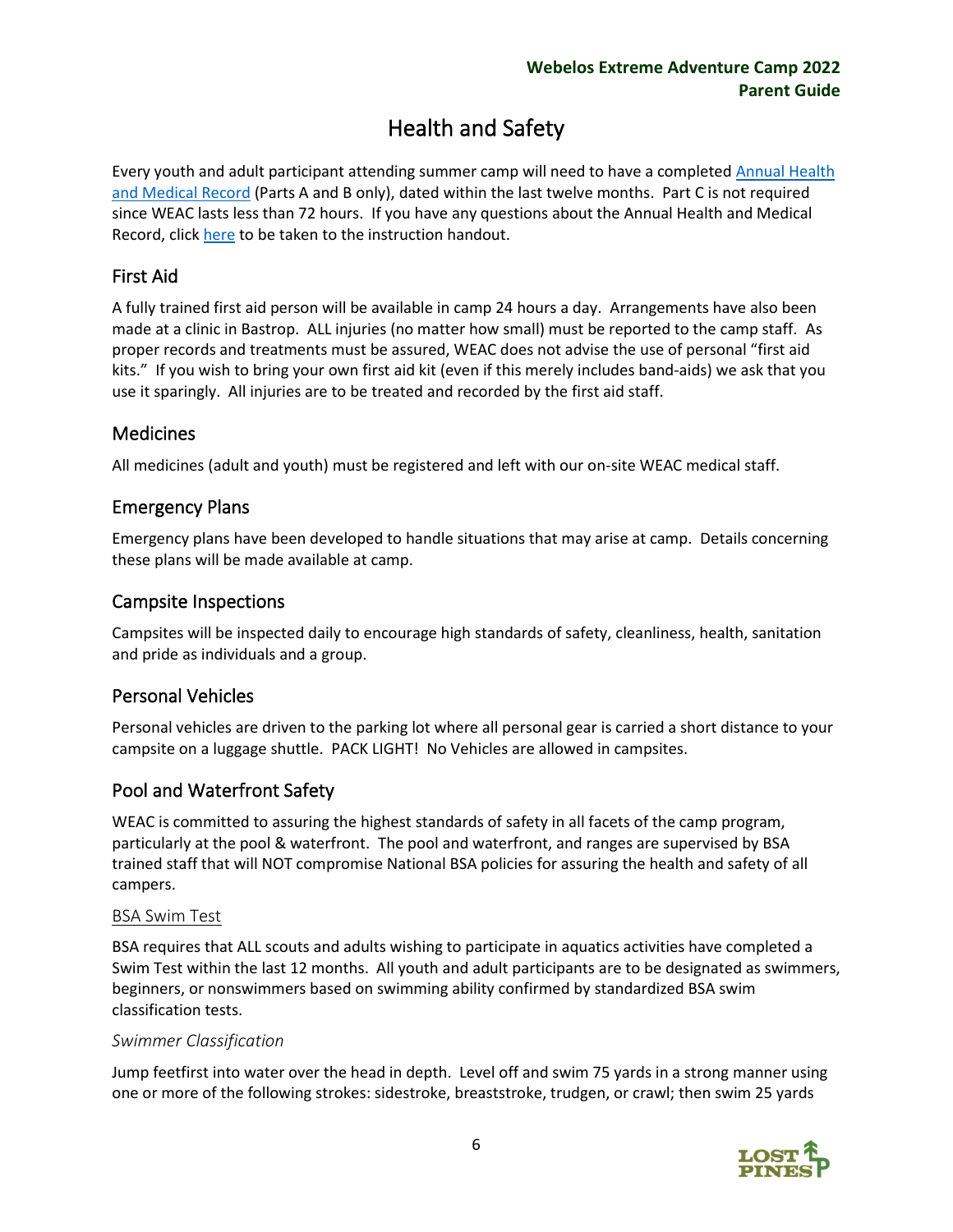using an easy resting backstroke. The 100 yards must be completed in one swim without stops and must include at least one sharp turn. After completing the swim, rest by floating.

#### *Beginner Classification*

Jump feetfirst into water over the head in depth, level off, and swim 25 feet on the surface. Stop, turn sharply, resume swimming, and return to the starting place.

#### *Nonswimmer Classification*

Anyone who has not completed either the swimmer or beginner tests is classified as a nonswimmer.

While we will offer these at camp check-in, you can save yourself time by completing this ahead of time. After administering the test, record the results in the [CAC Unit Swim Check Form](https://www.bsacac.org/my_files/bsa_capitol_area_council_unit__swim_check-2013.pdf) and bring it to camp. Be sure your test administrator signs the form and enters all necessary information.

#### <span id="page-9-0"></span>Youth Protection

WEAC is committed to the highest standards of youth protection. All adults attending camp and staying overnight must submit the following:

- 1. Current Youth Protection Training certification (YPT Aging Report from my.scouting.org is preferred, or YPT certificate)
- 2. Current BSA Membership for adults volunteering to help run activities during the week

#### <span id="page-9-1"></span>Leaving Camp

If a Scout will be leaving camp before the end of the session with someone other than a parent, legal guardian, or approved leader; written permission from the parent/guardian MUST be provided at the time of check-in. Scouts must check in/out with the camp director or assistant.

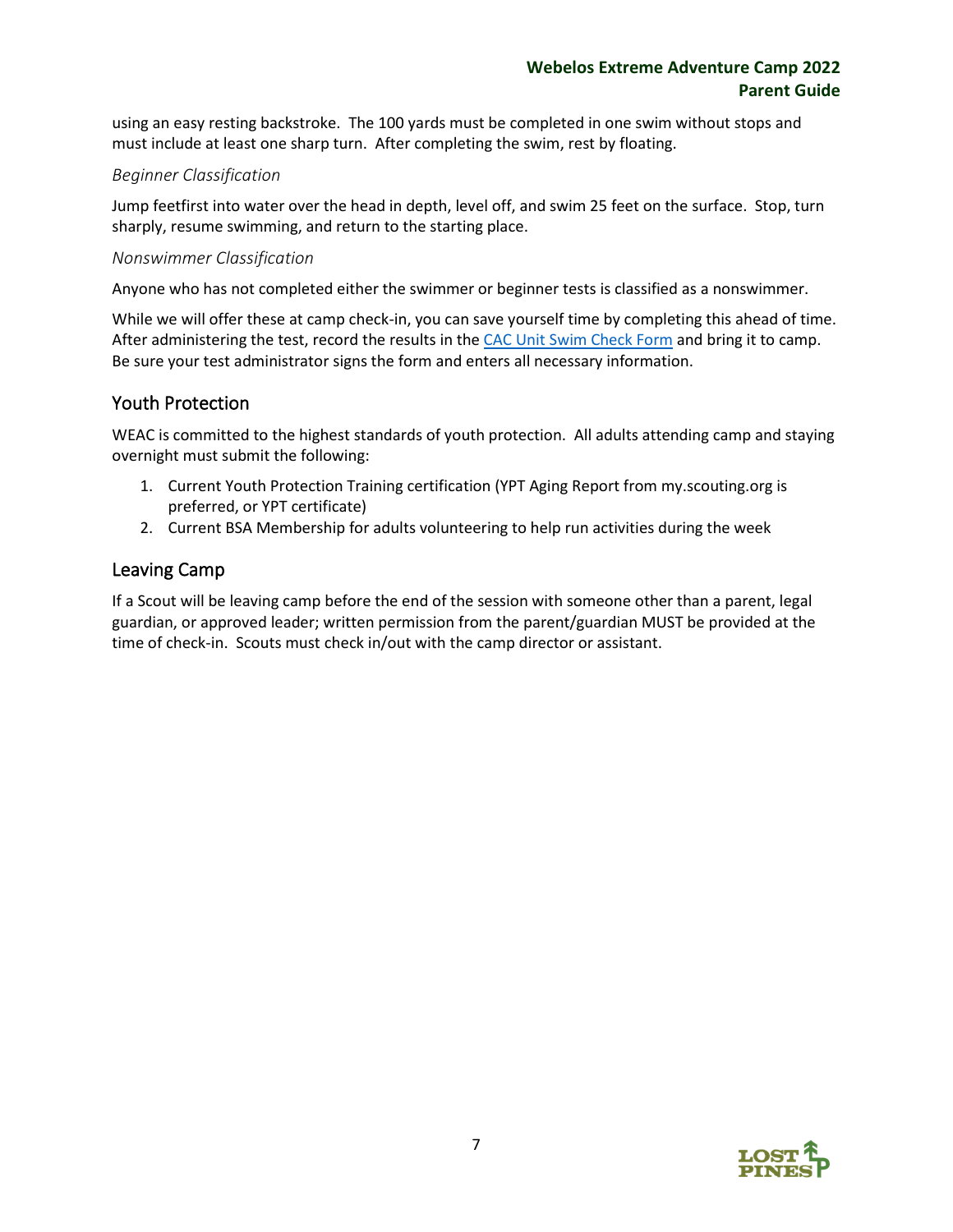## Schedule

#### <span id="page-10-1"></span><span id="page-10-0"></span>Day 1 (Wednesday)

- Check-in time is from 1:00 to 2:30 p.m. at Lindsay Lodge
- Please eat before arriving. No lunch is served Wednesday.
- Bring the following paperwork
	- o Youth Protection Training certification
	- o Annual Health and Medical Record for all participants (Parts A and B)
	- o CAC Unit Swim Check Form
- Check in with your Patrol Advisor
- Your Scoutmaster or Senior Patrol leader will take you to your campsite. Do not pitch your tent until advised by your Scoutmaster. Guests are welcome to visit the campsite and camp facilities.
- Open Ceremony
- Set up your campsite
- Dinner
- Evening Program

#### <span id="page-10-2"></span>Day 2 (Thursday)

- **Breakfast**
- Patrol Activities
- Lunch
- Afternoon Program
- Patrol Activities
- Dinner
- Evening Program

#### <span id="page-10-3"></span>Day 3 (Friday)

- Breakfast
- Patrol Activities
- Lunch
- Afternoon Program
- Patrol Activities
- Dinner
- Campfire

#### <span id="page-10-4"></span>Day 4 (Saturday)

- Breakfast
- Patrol Activities
- Lunch
- Closing Flag Ceremony
- <span id="page-10-5"></span>• Check out

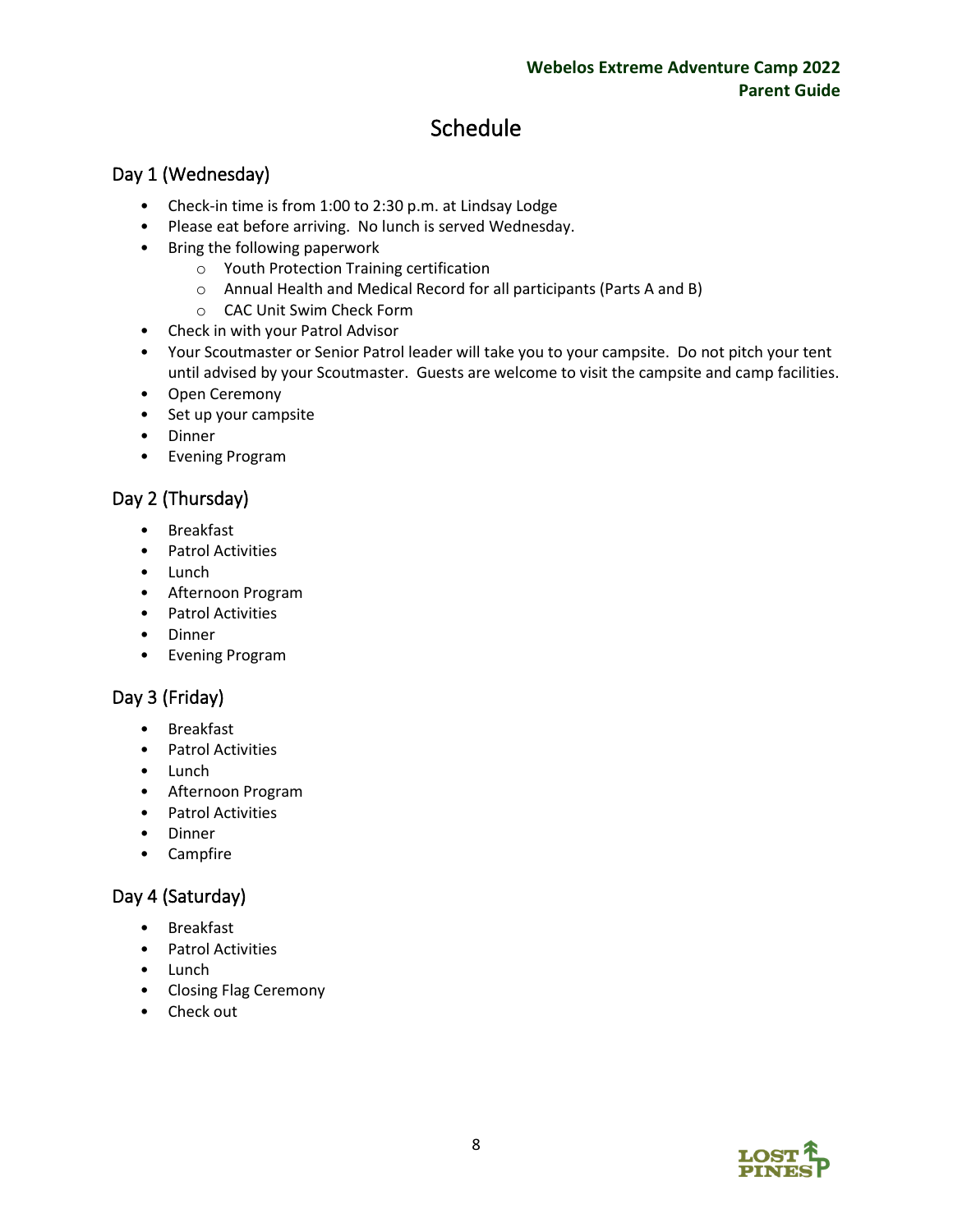### Patrol Advisor Guidelines

Each patrol will have an adult Patrol Advisor assigned to it. A patrol will consist of 8-10 scouts including the patrol advisor's youth. These Patrol Advisors are somewhat like wranglers (herding cats comes to mind), to ensure the group of scouts know where to be and when, but also to provide a focal point for this group for questions or concerns.

The following tips may be valuable toward understanding the expectations associated with being a WEAC Patrol Advisor.

- First, and most importantly, the staff is ALWAYS available for help (regardless of the situation). Whenever necessary or desired, utilize the staff for problems big and small. The staff is NEVER too busy to help!
- Be aware of the medical needs of the scouts in your patrol. The staff will also be aware; however, this information should NOT be shared with all.
- Each patrol must have at least 2 parent advisors in camp and at every activity.
- The Patrol Advisors are responsible for keeping a safe environment for the scouts to experience WEAC.
- Let the scouts make mistakes and work out issues among their patrol members.
- Oversee that all scouts have the necessary personal gear, especially rain gear, sunscreen, and footwear and water bottles.
- Understand the program and assist in making sure the Patrol Leader has their patrol to activities on time (all scouts in every patrol will get to be Patrol Leader of their Patrol).
- Be sensitive to problems. Many of the scouts will be away from home for the first time and might develop homesickness. Some scouts may at first experience discomfort with the strange wilderness. Physical and/or verbal confrontations may develop. To all these and many other problems that may develop, be patient, fair, listen, and resolve problems together.
- Share your observations and ideas to the patrol. Everyone has something to offer, and your ideas and experiences are valuable to scouts learning process.
- Remember the example you set! Maintain a positive role model. BSA policy forbids smoking and the use of other tobacco products in the presence of all scouts. We strongly discourage swearing, displays of anger and un-sportsman like conduct.
- Enjoy camp! Your efforts will make a difference in the life of a scout. SMILES and HAPPY Webelos Scouts will reward your efforts!

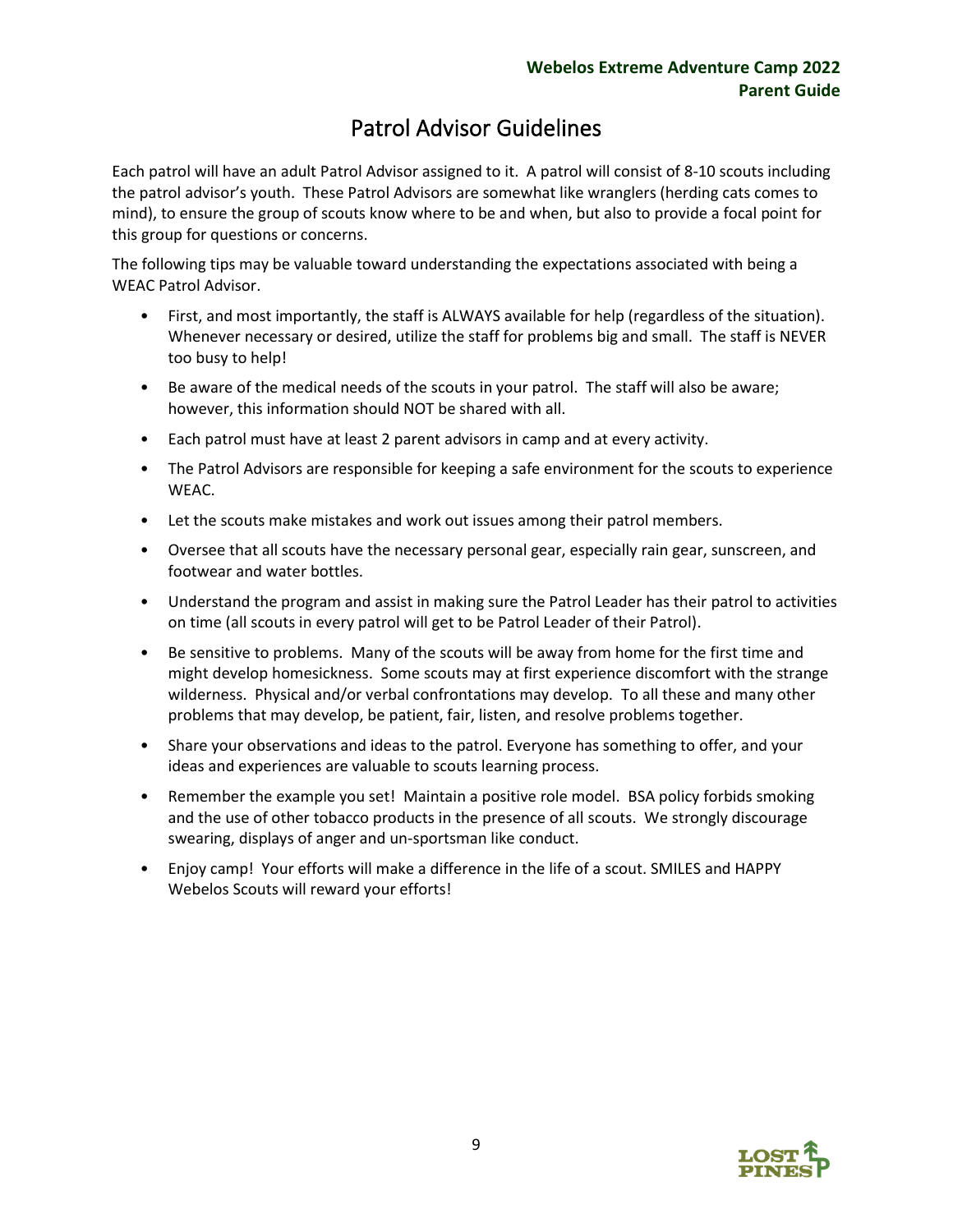## What to Bring

<span id="page-12-0"></span>Mark personal items with the initials of the Webelos Scout. It is helpful to pack clothes in separate plastic bags for each day and mark them.

| <b>BSA Annual Health and Medical Record</b> | Watch                          |
|---------------------------------------------|--------------------------------|
| Swim Check Form                             | Light Jacket                   |
| <b>Official Scout Field Uniform</b>         | <b>Refillable Water Bottle</b> |
| Tent                                        | Rain gear                      |
| Sleeping Bag and Pillow                     | Toothbrush and toothpaste      |
| Shoes, plus an extra pair                   | Soap and shampoo               |
| Sleep clothes                               | Washcloth                      |
| Shorts/Long Pants                           | Comb/Brush                     |
| Shirts (Scout/Pack T-shirt recommended)     | Dirty clothes bag              |
| Extra underwear                             | Hat                            |
| Extra socks                                 | Insect repellent (non-aerosol) |
| Sunscreen                                   | Flashlight/Spare batteries     |
| Swimsuit                                    | Pencil and notebook            |
| Towel                                       | Camera                         |
|                                             |                                |